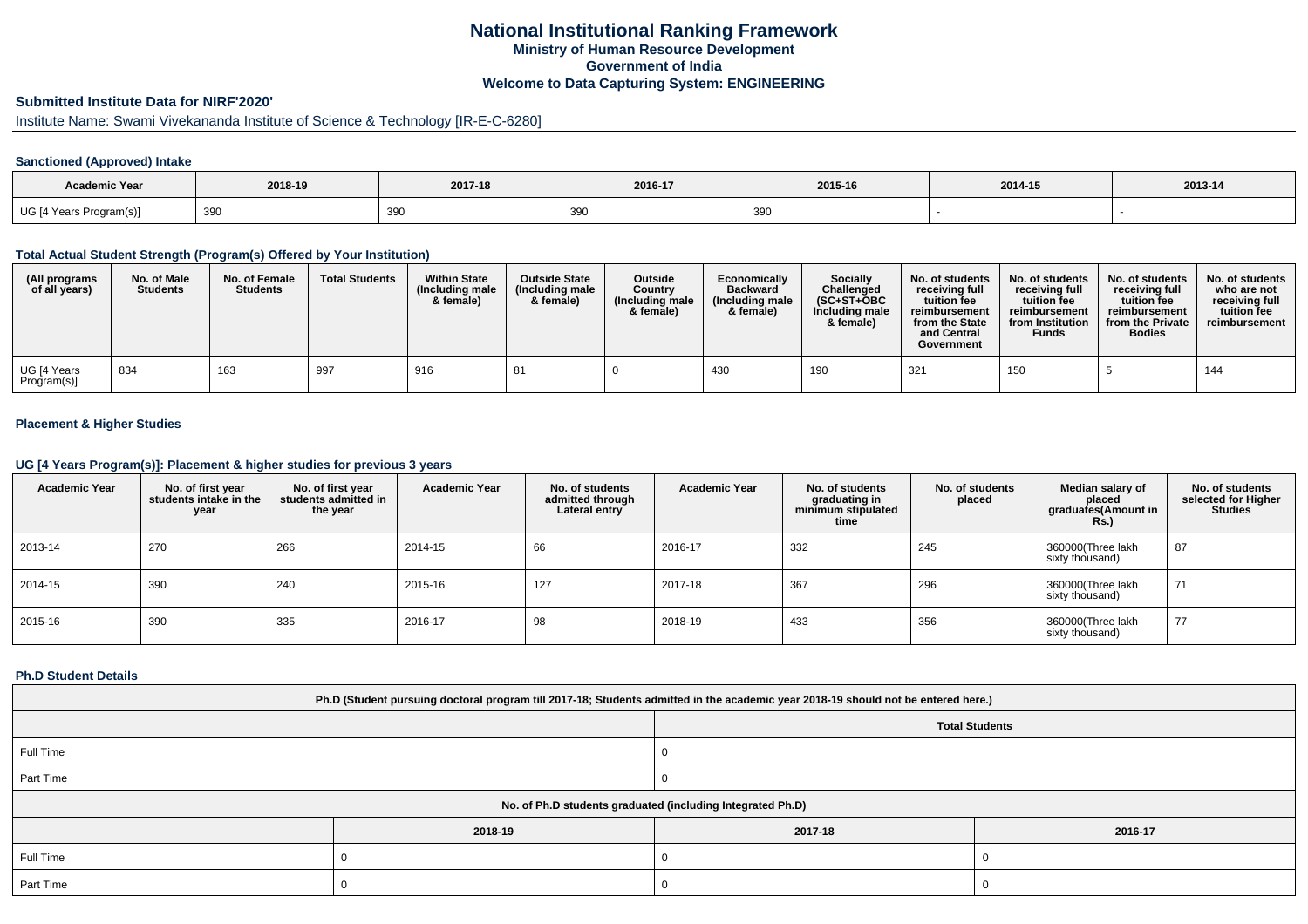### **Financial Resources: Utilised Amount for the Capital expenditure for previous 3 years**

| <b>Academic Year</b>                                                                                                                                                                      | 2018-19                                        | 2017-18                                                         | 2016-17                                              |  |  |
|-------------------------------------------------------------------------------------------------------------------------------------------------------------------------------------------|------------------------------------------------|-----------------------------------------------------------------|------------------------------------------------------|--|--|
|                                                                                                                                                                                           | <b>Utilised Amount</b>                         | <b>Utilised Amount</b>                                          | <b>Utilised Amount</b>                               |  |  |
| Annual Capital Expenditure on Academic Activities and Resources (excluding expenditure on buildings)                                                                                      |                                                |                                                                 |                                                      |  |  |
| Library (Books, Journals and e-Resources only)                                                                                                                                            | 1930000 (NINETEEN LAKHS THIRTY THOUSAND)       | 1822000 (EIGHTEEN LAKHS TWENTY TWO THOUSAND)                    | 1735000 (SEVENTEEN LAKHS THIRTY FIVE THOUSAND)       |  |  |
| New Equipment and software for Laboratories                                                                                                                                               | 7642000 (SEVENTY SIX LAKHS FORTY TWO THOUSAND) | 7573000 (SEVENTY FIVE LAKHS SEVENTY THREE<br>THOUSAND)          | 7212000 (SEVENTY TWO LAKHS TWELVE THOUSAND)          |  |  |
| <b>Engineering Workshops</b>                                                                                                                                                              | 1318000 (THIRTEEN LAKHS EIGHTEEN THOUSAND)     | 1265250 (TWELVE LAKHS SIXTY FIVE THOUSAND TWO<br>HUNDRED FIFTY) | 1205000 (TWELVE LAKHS FIVE THOUSAND)                 |  |  |
| Other expenditure on creation of Capital Assets (For setting up<br>classrooms, seminar hall, conference hall, library, Lab, Engq<br>workshops excluding expenditure on Land and Building) | 9970000 (NINETY NINE LAKHS SEVENTY THOUSAND)   | 9960000 (NINETY NINE LAKHS SIXTY THOUSAND)                      | 9748000 (NINETY SEVEN LAKHS FORTY EIGHT<br>THOUSAND) |  |  |

### **Financial Resources: Utilised Amount for the Operational expenditure for previous 3 years**

| <b>Academic Year</b>                                                                                                                                                                            | 2018-19                                                       | 2017-18                                                     | 2016-17                                                        |  |  |  |
|-------------------------------------------------------------------------------------------------------------------------------------------------------------------------------------------------|---------------------------------------------------------------|-------------------------------------------------------------|----------------------------------------------------------------|--|--|--|
|                                                                                                                                                                                                 | <b>Utilised Amount</b>                                        | <b>Utilised Amount</b>                                      | <b>Utilised Amount</b>                                         |  |  |  |
| <b>Annual Operational Expenditure</b>                                                                                                                                                           |                                                               |                                                             |                                                                |  |  |  |
| Salaries (Teaching and Non Teaching staff)                                                                                                                                                      | 47141000 (FOUR CRORE SEVENTY ONE LAKHS FORTY<br>ONE THOUSAND) | 46152000 (FOUR CRORE SIXTY ONE LAKHS FIFTY TWO<br>THOUSAND) | 43954000 (FOUR CRORE THIRTY NINE LAKHS FIFTY<br>FOUR THOUSAND) |  |  |  |
| Maintenance of Academic Infrastructure or consumables and<br>other running expenditures (excluding maintenance of hostels<br>and allied services, rent of the building, depreciation cost, etc) | 1678000 (SIXTEEN LAKHS SEVENTY EIGHT THOUSAND)                | 549000 (FIVE LAKHS FORTY NINE THOUSAND)                     | 522000 (FIVE LAKHS TWENTY TWO THOUSAND)                        |  |  |  |
| Seminars/Conferences/Workshops                                                                                                                                                                  | 690000 (SIX LAKHS NINETY THOUSAND)                            | 504000 (FIVE LAKHS FOUR THOUSAND)                           | 480000 (FOUR LAKH EIGHTY THOUSAND)                             |  |  |  |

### **IPR**

| Calendar year            | 2018 | 2017 | 2016 |
|--------------------------|------|------|------|
| No. of Patents Published |      |      |      |
| No. of Patents Granted   |      |      |      |

### **Sponsored Research Details**

| <b>Financial Year</b>                    | 2018-19              | 2017-18                    | 2016-17            |
|------------------------------------------|----------------------|----------------------------|--------------------|
| Total no. of Sponsored Projects          |                      |                            |                    |
| Total no. of Funding Agencies            |                      |                            |                    |
| Total Amount Received (Amount in Rupees) | 1500000              | 750000                     | 800000             |
| Amount Received in Words                 | <b>FIFTEEN LAKHS</b> | SEVEN LAKHS FIFTY THOUSAND | <b>EIGHT LAKHS</b> |

## **Consultancy Project Details**

| <b>Financial Year</b>                                                                                           | 2018-19 | the contract of the contract of the contract of |         |
|-----------------------------------------------------------------------------------------------------------------|---------|-------------------------------------------------|---------|
| the contract of the contract of the contract of the contract of the contract of the contract of the contract of |         | 2017-18                                         | 2016-17 |
| Total no. of Consultancy Projects                                                                               |         |                                                 |         |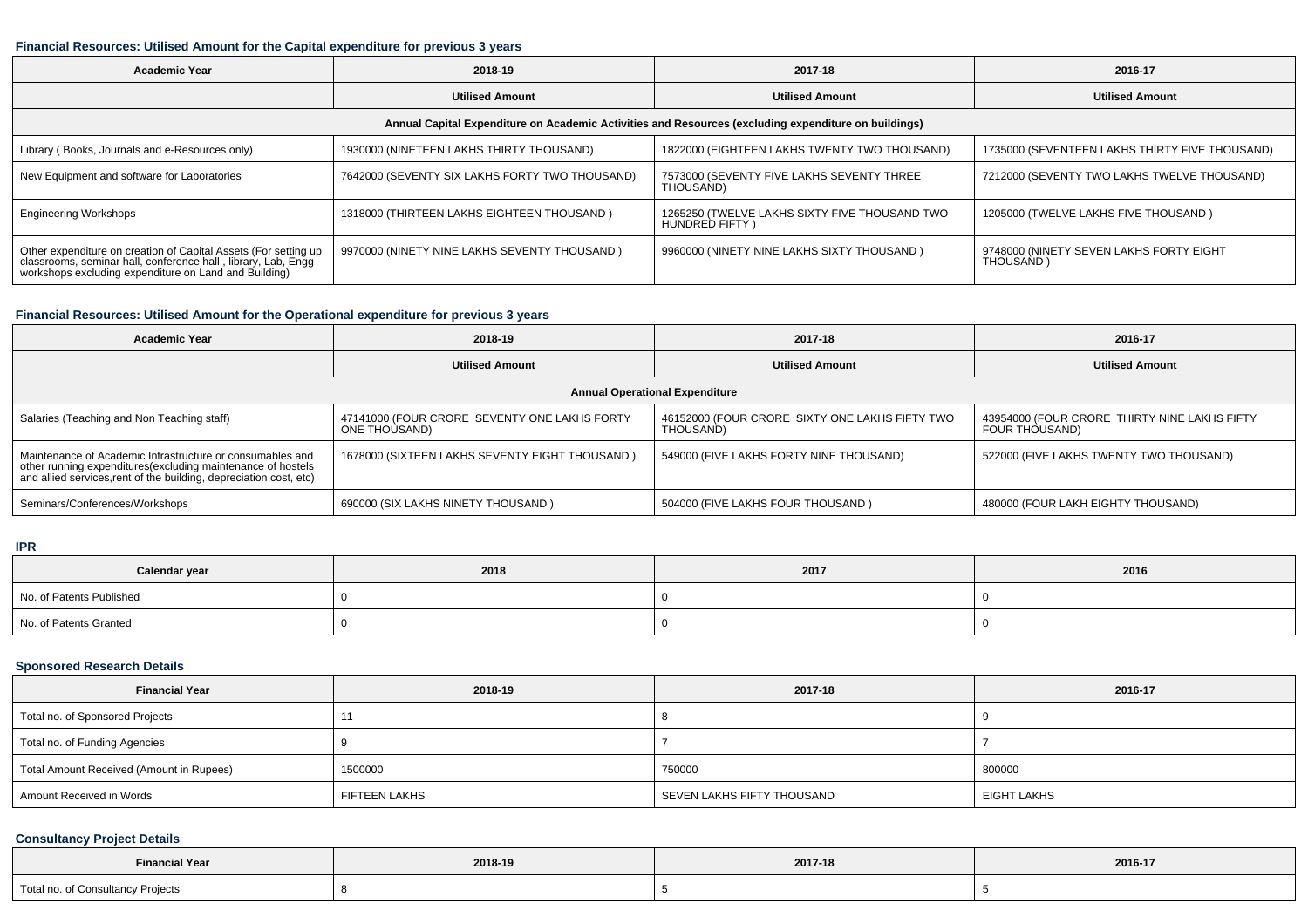| Total no. of Client Organizations        |                |                               |                 |
|------------------------------------------|----------------|-------------------------------|-----------------|
| Total Amount Received (Amount in Rupees) | 1800000        | 1630000                       | 1600000         |
| Amount Received in Words                 | EIGHTEEN LAKHS | SIXTEEN LAKHS THIRTY THOUSAND | I SIXTEEN LAKHS |

## **PCS Facilities: Facilities of physically challenged students**

| 1. Do your institution buildings have Lifts/Ramps?                                                                                                        | Yes, less than 40% of the buildings |
|-----------------------------------------------------------------------------------------------------------------------------------------------------------|-------------------------------------|
| 2. Do your institution have provision for walking aids, includingwheelchairs and transportation from one building to another for<br>handicapped students? | Yes                                 |
| 3. Do your institution buildings have specially designed toilets for handicapped students?                                                                | Yes, more than 60% of the buildings |

### **Awards Details**

| 1. How many faculty member of your institution have received highly reputed national/international awards/recognition from central<br>government agencies in the previous academic year 2018-19 |  |
|-------------------------------------------------------------------------------------------------------------------------------------------------------------------------------------------------|--|
| 2. How many students of your institution have won international awards in the previous academic year 2018-19                                                                                    |  |

### **Faculty Details**

| Srno            | Name                 | Age | Designation            | Gender | Qualification | Experience (In<br>Months) | Is Associated<br>Last Year | <b>Currently</b><br>working with<br>institution? | <b>Joining Date</b> | <b>Leaving Date</b>      | <b>Association type</b> |
|-----------------|----------------------|-----|------------------------|--------|---------------|---------------------------|----------------------------|--------------------------------------------------|---------------------|--------------------------|-------------------------|
| $\mathbf{1}$    | Pradipta Roy         | 42  | Associate<br>Professor | Male   | M.Tech        | 188                       | Yes                        | Yes                                              | 01-09-2010          | $\overline{\phantom{a}}$ | Regular                 |
| $\overline{2}$  | <b>JAYATI MANDAL</b> | 41  | Assistant<br>Professor | Female | M.A           | 96                        | Yes                        | Yes                                              | 02-08-2011          | $\overline{\phantom{a}}$ | Regular                 |
| 3               | <b>SOMNATH DAS</b>   | 31  | Assistant<br>Professor | Male   | Ph.D          | 82                        | Yes                        | Yes                                              | 20-08-2013          | --                       | Regular                 |
| $\overline{4}$  | <b>SUMALI ROY</b>    | 37  | Assistant<br>Professor | Male   | M.Sc.         | 119                       | Yes                        | Yes                                              | 19-08-2009          | $\overline{\phantom{a}}$ | Regular                 |
| $5\phantom{.0}$ | UTPAL MADHU          | 40  | Assistant<br>Professor | Male   | M.Tech        | 146                       | Yes                        | Yes                                              | 30-01-2010          | $\sim$                   | Regular                 |
| 6               | Arindam Mondal       | 38  | Associate<br>Professor | Male   | Ph.D          | 182                       | Yes                        | Yes                                              | 12-02-2010          | $\overline{\phantom{a}}$ | Regular                 |
| $\overline{7}$  | Pallabi Gharami      | 30  | Assistant<br>Professor | Female | M.A           | 43                        | No                         | Yes                                              | 15-01-2016          | --                       | Regular                 |
| 8               | <b>JAYITA NATH</b>   | 37  | Assistant<br>Professor | Female | <b>MBA</b>    | 59                        | Yes                        | Yes                                              | 23-08-2014          | $\overline{\phantom{a}}$ | Regular                 |
| 9               | <b>SOURABH BAL</b>   | 39  | Assistant<br>Professor | Male   | Ph.D          | 144                       | Yes                        | Yes                                              | 11-08-2015          | $\overline{\phantom{a}}$ | Regular                 |
| 10              | Anindya Ghosh        | 48  | Assistant<br>Professor | Male   | M.Tech        | 228                       | Yes                        | Yes                                              | 15-07-2013          | $\overline{\phantom{a}}$ | Regular                 |
| 11              | Susobhan Ray         | 31  | Assistant<br>Professor | Male   | M.Tech        | 66                        | Yes                        | Yes                                              | 21-01-2014          | --                       | Regular                 |
| 12              | Anindita Das         | 34  | Assistant<br>Professor | Female | M.Tech        | 152                       | Yes                        | Yes                                              | 24-12-2011          | $\overline{\phantom{a}}$ | Regular                 |
| 13              | Jadav Chandra<br>Das | 34  | Assistant<br>Professor | Male   | M.Tech        | 114                       | Yes                        | Yes                                              | 06-02-2010          | $\overline{\phantom{a}}$ | Regular                 |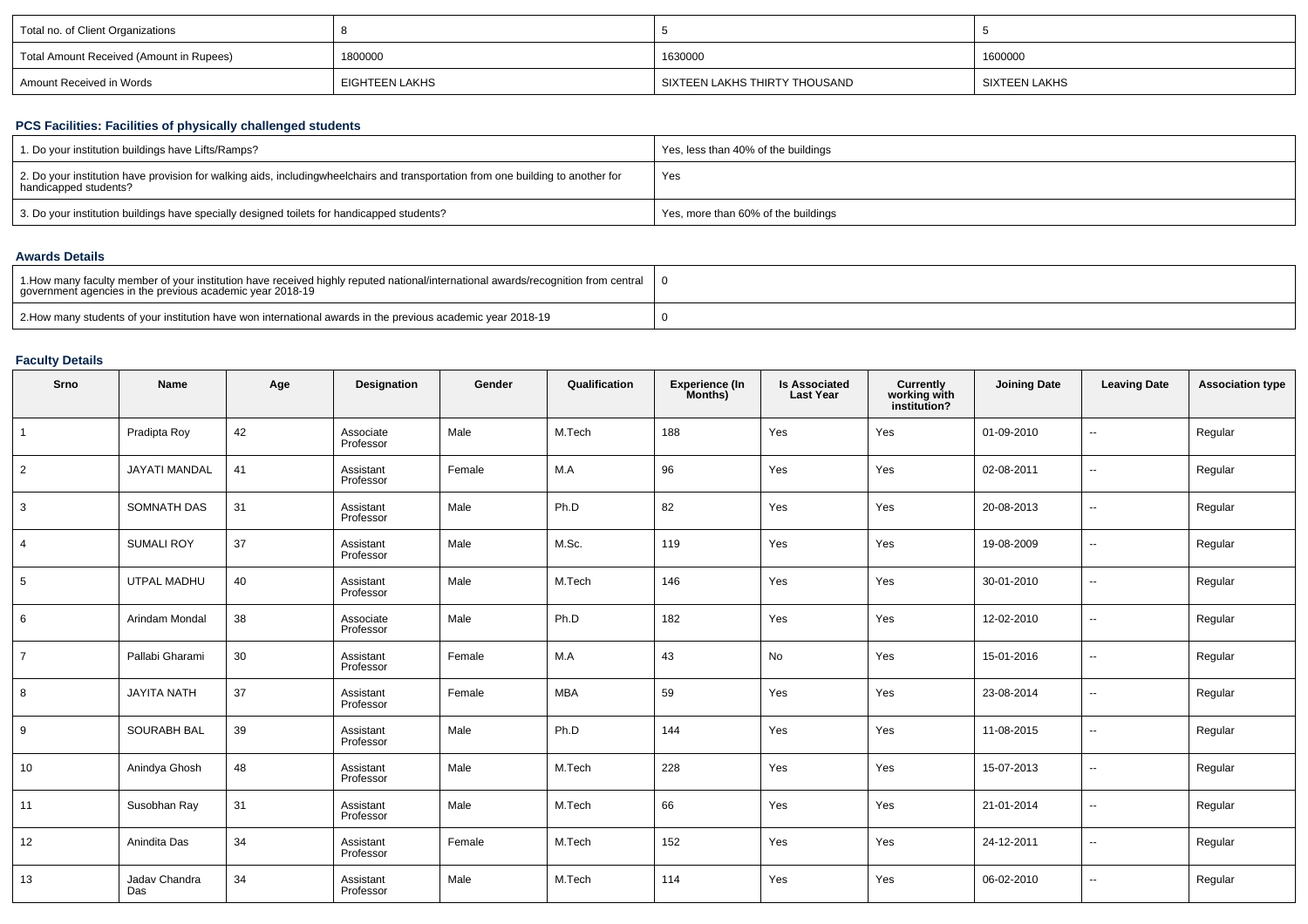| 14 | AMITABHA<br><b>GUPTA</b>               | 40 | Assistant<br>Professor | Male   | <b>MBA</b>    | 99  | Yes | Yes | 10-06-2010 | --                       | Regular |
|----|----------------------------------------|----|------------------------|--------|---------------|-----|-----|-----|------------|--------------------------|---------|
| 15 | <b>DIVIYA RAO</b>                      | 36 | Assistant<br>Professor | Female | M.E.          | 109 | Yes | Yes | 05-11-2014 | --                       | Regular |
| 16 | Pinak Pani Nath                        | 47 | Associate<br>Professor | Male   | Ph.D          | 179 | Yes | Yes | 14-07-2008 | --                       | Regular |
| 17 | <b>SAMRAT PAUL</b>                     | 38 | Assistant<br>Professor | Male   | M.E.          | 144 | Yes | Yes | 01-08-2012 | $\sim$                   | Regular |
| 18 | SREETAMA<br><b>DUTTA</b>               | 41 | Assistant<br>Professor | Female | Ph.D          | 94  | Yes | Yes | 01-08-2015 | --                       | Regular |
| 19 | SUDIPTA DUTTA                          | 27 | Assistant<br>Professor | Male   | <b>MBA</b>    | 34  | Yes | Yes | 19-01-2017 | --                       | Regular |
| 20 | Subrata Barman                         | 30 | Assistant<br>Professor | Male   | M.E.          | 38  | No  | Yes | 09-08-2016 | --                       | Regular |
| 21 | Abhijit Sengupta                       | 30 | Assistant<br>Professor | Male   | M.A           | 43  | No  | No  | 15-01-2016 | 01-01-2019               | Regular |
| 22 | Bidrohi<br>Bhattacharjee               | 39 | Assistant<br>Professor | Male   | M.Tech        | 86  | No  | Yes | 26-07-2016 | --                       | Regular |
| 23 | Supriya Roy                            | 59 | Assistant<br>Professor | Female | M.Tech        | 235 | Yes | Yes | 16-04-2009 | --                       | Regular |
| 24 | <b>IPSITA GHOSH</b>                    | 29 | Assistant<br>Professor | Female | M.Tech        | 34  | Yes | Yes | 07-02-2017 | --                       | Regular |
| 25 | SONALI SARKAR                          | 52 | Professor              | Female | Ph.D          | 293 | Yes | Yes | 28-02-2011 | $\sim$                   | Regular |
| 26 | SOUMYA<br><b>SINGHA</b>                | 39 | Assistant<br>Professor | Male   | M.E.          | 45  | No  | Yes | 20-01-2016 | --                       | Regular |
| 27 | <b>SUMAN DAS</b>                       | 45 | Associate<br>Professor | Male   | M.E.          | 224 | Yes | Yes | 08-06-2009 | --                       | Regular |
| 28 | Sudipta Hazra                          | 33 | Assistant<br>Professor | Male   | M.Tech        | 116 | Yes | Yes | 26-02-2009 | --                       | Regular |
| 29 | ARINDAM<br><b>CHAKRABORTY</b>          | 29 | Assistant<br>Professor | Male   | M.Tech        | 49  | Yes | Yes | 07-07-2015 | --                       | Regular |
| 30 | Sangita Purkait                        | 28 | Assistant<br>Professor | Female | M.Sc.         | 42  | Yes | Yes | 11-02-2016 | --                       | Regular |
| 31 | <b>SAMIK</b><br><b>ROYCHOUDHUR</b>     | 38 | Assistant<br>Professor | Male   | M.Tech        | 36  | Yes | Yes | 01-08-2017 | --                       | Regular |
| 32 | <b>ATANU KUMAR</b><br>SETT             | 38 | Assistant<br>Professor | Male   | M.Tech        | 48  | Yes | Yes | 01-08-2017 | --                       | Regular |
| 33 | ARKAPRABHA<br><b>BHATTACHARJE</b><br>E | 29 | Assistant<br>Professor | Male   | M.Tech        | 42  | Yes | Yes | 18-01-2017 | $\sim$                   | Regular |
| 34 | CHANDRA<br>SEKHAR<br><b>BHOWMIK</b>    | 62 | Assistant<br>Professor | Male   | M.Tech        | 202 | Yes | Yes | 02-08-2017 | $\overline{\phantom{a}}$ | Regular |
| 35 | SUBHRAJYOTI<br><b>DEY</b>              | 32 | Assistant<br>Professor | Male   | Ph.D          | 63  | Yes | Yes | 05-08-2017 | $\sim$                   | Regular |
| 36 | SAYANTAN<br>TALUKDAR                   | 29 | Lecturer               | Male   | <b>B.Tech</b> | 58  | Yes | Yes | 08-07-2014 | $\sim$                   | Regular |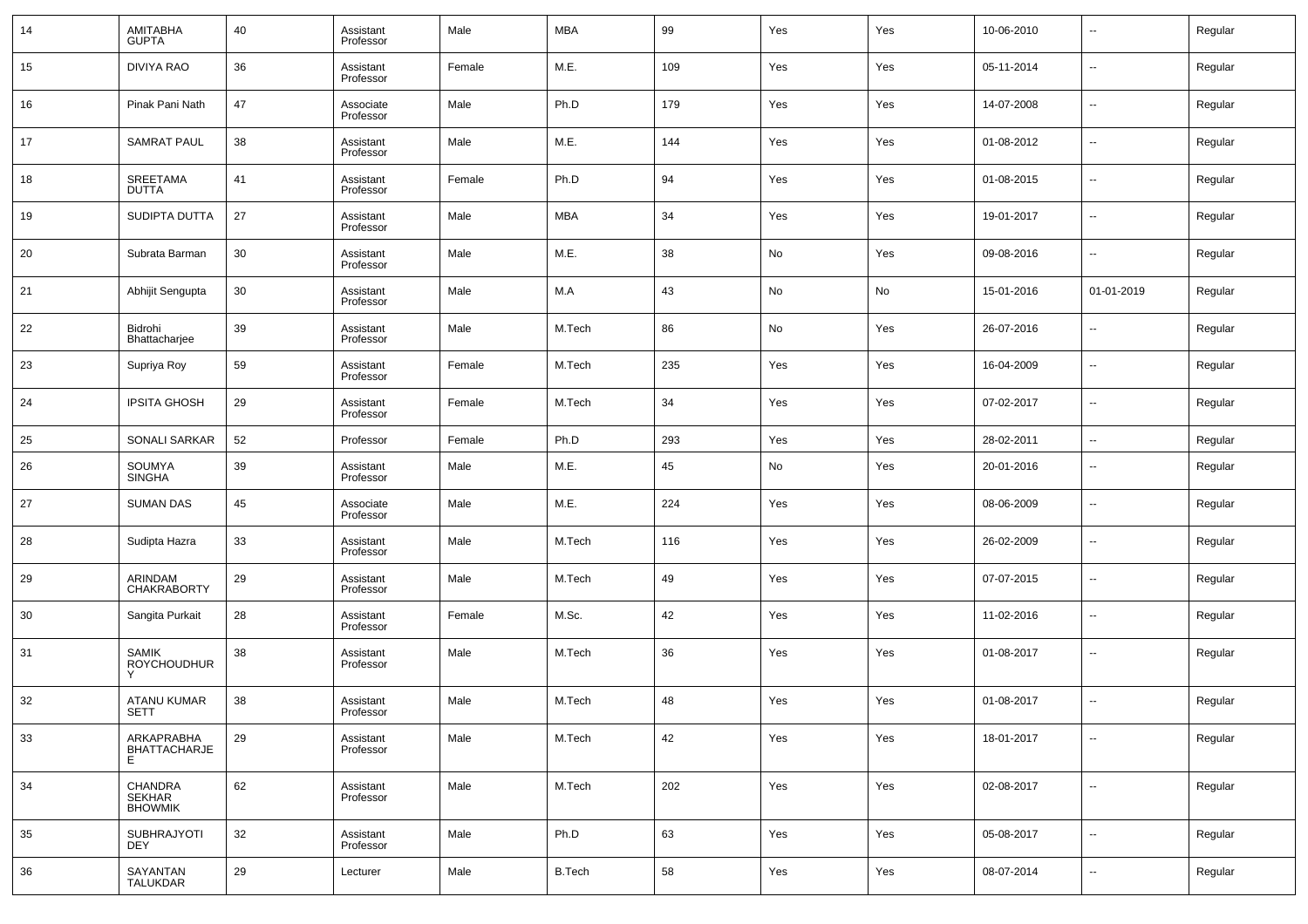| 37 | KRISHNENDU<br><b>DUTTA</b>           | 34 | Assistant<br>Professor | Male   | M.Sc.  | 107    | Yes | Yes | 19-07-2011 | --                       | Regular  |
|----|--------------------------------------|----|------------------------|--------|--------|--------|-----|-----|------------|--------------------------|----------|
| 38 | SOURAV<br>SADHUKHAN                  | 29 | Assistant<br>Professor | Male   | M.Tech | 28     | Yes | Yes | 22-07-2017 | --                       | Regular  |
| 39 | ANINDYA<br><b>SUNDAR DAS</b>         | 39 | Assistant<br>Professor | Male   | Ph.D   | 47     | Yes | Yes | 02-01-2016 | --                       | Regular  |
| 40 | <b>SWAGATO DAS</b>                   | 31 | Assistant<br>Professor | Male   | M.Tech | 43     | No  | Yes | 16-01-2016 | --                       | Regular  |
| 41 | <b>CHITTAJIT</b><br><b>SARKAR</b>    | 42 | Associate<br>Professor | Male   | Ph.D   | 221    | Yes | Yes | 01-07-2011 | --                       | Regular  |
| 42 | <b>DEBAYAN</b><br><b>CHAKRABORTY</b> | 30 | Assistant<br>Professor | Male   | MBA    | 60     | Yes | Yes | 23-08-2014 | --                       | Regular  |
| 43 | Manasi<br>Mukhopadhyay               | 41 | Associate<br>Professor | Female | Ph.D   | 164    | Yes | Yes | 18-07-2008 | --                       | Regular  |
| 44 | ANUPAMA<br><b>BHATTACHARYA</b>       | 33 | Assistant<br>Professor | Female | M.A    | 108    | Yes | Yes | 11-08-2010 | --                       | Regular  |
| 45 | <b>SOUMIK BISWAS</b>                 | 38 | Assistant<br>Professor | Male   | M.Tech | 28     | Yes | Yes | 22-07-2017 | --                       | Regular  |
| 46 | <b>PRANAMI DAS</b>                   | 28 | Assistant<br>Professor | Female | M.Tech | 60     | Yes | Yes | 22-02-2015 | --                       | Regular  |
| 47 | <b>KABITA SARKAR</b>                 | 43 | Assistant<br>Professor | Female | Ph.D   | 162    | Yes | Yes | 19-08-2017 | --                       | Regular  |
| 48 | <b>Bikash Debnath</b>                | 38 | Assistant<br>Professor | Male   | M.Tech | 88     | Yes | Yes | 02-07-2012 | --                       | Regular  |
| 49 | <b>GARGI ROY</b>                     | 38 | Associate<br>Professor | Female | M.Sc.  | 106    | Yes | Yes | 07-01-2010 | --                       | Regular  |
| 50 | <b>ARPITA DAS</b>                    | 30 | Assistant<br>Professor | Female | M.Tech | 28     | Yes | Yes | 26-07-2017 | --                       | Regular  |
| 51 | <b>ARPAN DUTTA</b>                   | 33 | Assistant<br>Professor | Male   | Ph.D   | 104    | Yes | Yes | 19-01-2011 | --                       | Regular  |
| 52 | PRANAB KUMAR<br>GAYEN                | 42 | Associate<br>Professor | Male   | M.E.   | 207    | Yes | No  | 31-01-2009 | 06-06-2019               | Regular  |
| 53 | DHRUBAJYOTI<br><b>CHAKRABORTY</b>    | 31 | Assistant<br>Professor | Male   | M.E.   | 74     | Yes | Yes | 16-07-2013 | --                       | Regular  |
| 54 | <b>SUDIPTA NATH</b>                  | 42 | Assistant<br>Professor | Male   | M.Tech | 178    | Yes | Yes | 03-08-2010 | --                       | Regular  |
| 55 | SAMIK<br><b>BANERJEE</b>             | 29 | Assistant<br>Professor | Male   | M.Tech | 48     | Yes | Yes | 26-09-2015 | --                       | Regular  |
| 56 | PRADIP KUMAR<br>SAHA                 | 76 | Professor              | Male   | Ph.D   | 532    | Yes | Yes | 26-02-2011 | $\sim$                   | Visiting |
| 57 | SASWATI<br>ACHARYA                   | 33 | Assistant<br>Professor | Female | M.Tech | 84     | Yes | Yes | 18-10-2016 | $\overline{\phantom{a}}$ | Regular  |
| 58 | SOUMYAJIT DAS                        | 34 | Assistant<br>Professor | Male   | M.Tech | $72\,$ | Yes | Yes | 01-12-2012 | $\sim$                   | Regular  |
| 59 | AVIJIT<br><b>BHOWMICK</b>            | 29 | Assistant<br>Professor | Male   | M.Tech | 42     | Yes | Yes | 17-01-2017 | $\sim$                   | Regular  |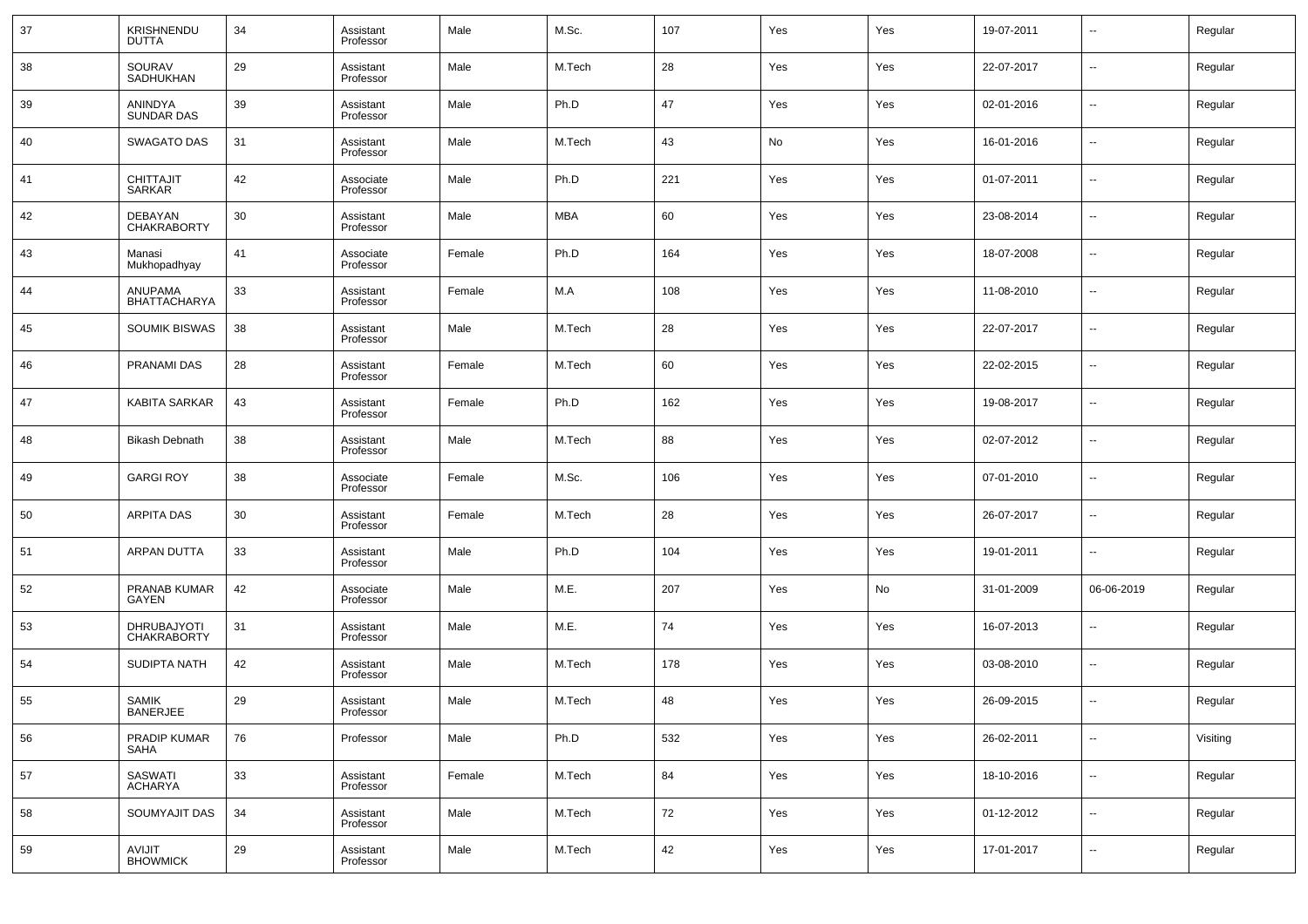| 60 | SOUVIK MALLICK                           | 27 | Assistant<br>Professor | Male   | M.Tech | 42  | Yes | Yes | 17-01-2017 | $\overline{\phantom{a}}$ | Regular  |
|----|------------------------------------------|----|------------------------|--------|--------|-----|-----|-----|------------|--------------------------|----------|
| 61 | ANUBHAB DAS                              | 26 | Assistant<br>Professor | Male   | M.Tech | 24  | Yes | Yes | 01-08-2017 | $\overline{\phantom{a}}$ | Regular  |
| 62 | Sheershendu<br>Bhattacharya              | 42 | Assistant<br>Professor | Male   | M.Tech | 175 | Yes | Yes | 20-07-2010 | $\overline{\phantom{a}}$ | Regular  |
| 63 | <b>SWARNABHA</b><br>DAS.                 | 45 | Assistant<br>Professor | Male   | MBA    | 83  | Yes | Yes | 01-08-2012 | $\overline{\phantom{a}}$ | Regular  |
| 64 | Antara Das                               | 40 | Assistant<br>Professor | Female | M.Tech | 131 | Yes | Yes | 30-08-2010 | $\overline{\phantom{a}}$ | Regular  |
| 65 | Surya Shekhar<br>Chowdhury               | 41 | Assistant<br>Professor | Male   | M.Tech | 60  | Yes | Yes | 01-08-2014 | $\overline{\phantom{a}}$ | Regular  |
| 66 | <b>BIPLAB BARAN</b><br><b>MANDAL</b>     | 29 | Assistant<br>Professor | Male   | M.Tech | 68  | Yes | No  | 01-08-2014 | 08-03-2019               | Regular  |
| 67 | Basanti<br>Bhattacharyya                 | 30 | Assistant<br>Professor | Female | M.Tech | 48  | Yes | Yes | 08-12-2015 | $\overline{\phantom{a}}$ | Regular  |
| 68 | Ranjit Kumar Das                         | 31 | Assistant<br>Professor | Male   | M.E.   | 37  | No  | Yes | 02-08-2016 | $\overline{\phantom{a}}$ | Regular  |
| 69 | <b>ARPITA</b><br><b>BHATTACHARYA</b>     | 37 | Assistant<br>Professor | Female | M.A    | 141 | Yes | Yes | 14-08-2014 | $\overline{\phantom{a}}$ | Regular  |
| 70 | <b>ANINDITA</b><br><b>KUNDU</b>          | 29 | Assistant<br>Professor | Female | Ph.D   | 28  | Yes | No  | 19-07-2017 | 31-05-2019               | Regular  |
| 71 | MADHUMITA<br><b>BHATTACHARYA</b>         | 47 | Assistant<br>Professor | Female | M.COM  | 105 | Yes | Yes | 04-11-2013 | $\overline{\phantom{a}}$ | Regular  |
| 72 | <b>SRIKANTA PAL</b>                      | 41 | Assistant<br>Professor | Male   | Ph.D   | 108 | Yes | Yes | 01-08-2017 | $\overline{\phantom{a}}$ | Regular  |
| 73 | ATREYEE<br><b>GHOSH</b>                  | 28 | Assistant<br>Professor | Female | M.Tech | 36  | Yes | Yes | 08-08-2015 | $\overline{\phantom{a}}$ | Regular  |
| 74 | <b>BARUN KUMAR</b><br><b>CHAKRABORTY</b> | 58 | Assistant<br>Professor | Male   | M.Tech | 202 | Yes | Yes | 01-08-2017 | $\overline{\phantom{a}}$ | Regular  |
| 75 | <b>DOLA</b><br><b>MUKHERJEE</b>          | 39 | Assistant<br>Professor | Female | M.Tech | 60  | Yes | Yes | 08-01-2018 | $\overline{\phantom{a}}$ | Regular  |
| 76 | SANTANU<br><b>BAIRAGYA</b>               | 33 | Assistant<br>Professor | Male   | M.Tech | 12  | Yes | Yes | 16-08-2018 | $\overline{\phantom{a}}$ | Regular  |
| 77 | RIYA<br><b>CHAKRABORTY</b>               | 28 | Assistant<br>Professor | Female | M.Tech | 12  | Yes | Yes | 02-08-2018 | $\overline{\phantom{a}}$ | Regular  |
| 78 | PROBIR KUMAR<br>BOSE                     | 66 | Professor              | Male   | Ph.D   | 480 | Yes | Yes | 13-04-2018 | $\overline{\phantom{a}}$ | Visiting |
| 79 | Ashok Kr Laha                            | 61 | Assistant<br>Professor | Male   | M.Tech | 300 | Yes | Yes | 12-12-2008 | $\sim$                   | Regular  |
| 80 | <b>TANMOY GHOSH</b>                      | 32 | Assistant<br>Professor | Male   | M.E.   | 11  | Yes | Yes | 16-01-2019 | $\sim$                   | Regular  |
| 81 | SHANKHA<br>GHOSH                         | 26 | Assistant<br>Professor | Male   | M.Tech | 19  | Yes | Yes | 16-04-2018 | $\sim$                   | Regular  |
| 82 | DEBAJYOTI<br>CHATTERJEE                  | 43 | Assistant<br>Professor | Male   | M.E.   | 42  | Yes | Yes | 01-02-2019 | $\overline{\phantom{a}}$ | Regular  |